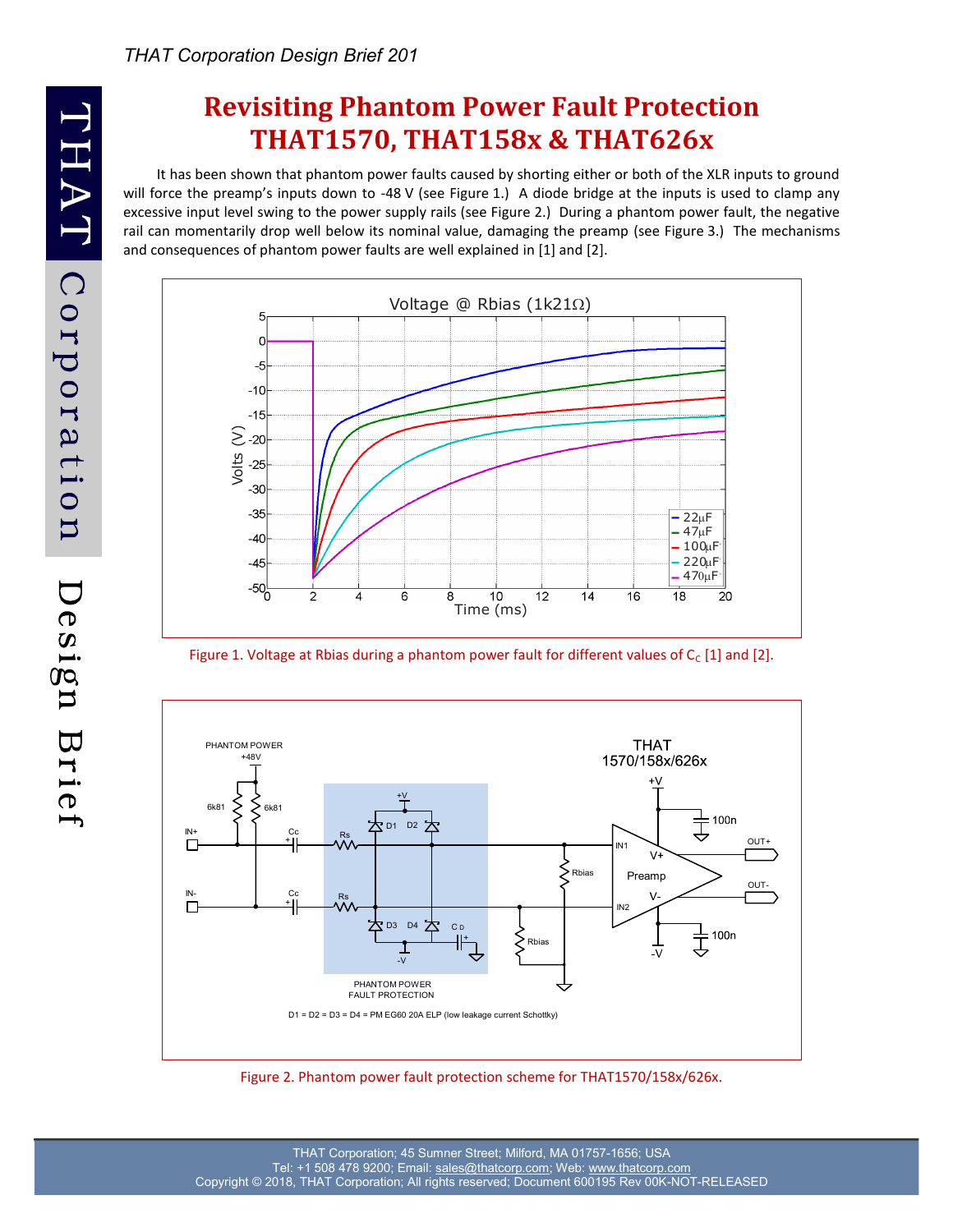THAT Corporation Design Brief



Figure 3. Impact on –V (red trace) during a phantom power fault [1] and [2].

In order to absorb that momentary surge caused by a phantom power fault (Figure 3,) the minimum value for the decoupling capacitor  $C_D$  on the negative power supply rail is calculated as follows:

$$
C_D = N \times C_C \times \frac{2 \times (-V_{ph} - V_{inmin})}{V_{inmin} - V_{sup} + V_D}
$$
\n(1)

Where:

| N           | is the total number of channels; see note below on how to choose $N$ ;                  |
|-------------|-----------------------------------------------------------------------------------------|
| $c_c$       | is the coupling capacitor between the phantom power supply and preamp input;            |
| $V_{ph}$    | is the phantom power supply, typically 48 V ( $\pm$ 10 %);                              |
| $V_{inmin}$ | is the minimum allowed voltage at the preamp inputs (differs by part number);           |
| $V_{sup}$   | is the negative power supply voltage;                                                   |
| $V_D$       | is the forward voltage drop on the protection diode at the rated current during phantom |
|             | fault.                                                                                  |

 $V<sub>p</sub>$  voltage should be carefully checked in the diode specification. It's based on the peak current possible during a phantom power fault. The peak current is a function of the resistor value connected between the dc blocking capacitor  $\mathcal{C}_{\mathcal{C}}$  and preamp input ( $R_{\mathcal{S}}$ ,) and the coupling capacitor' ESR.

The maximum peak current in the diode can be calculated as follows:

$$
I_{Dpeak} \cong \frac{V_{ph} + V_{sup}}{R_S + ESR_{C_C} + 2 \times ESR_{C_D}}
$$
\n(2)

Where:

 $R_{\rm S}$ 

is the series protection resistor;

 $ESR_{CCD}$ are the internal series resistors from the capacitors models.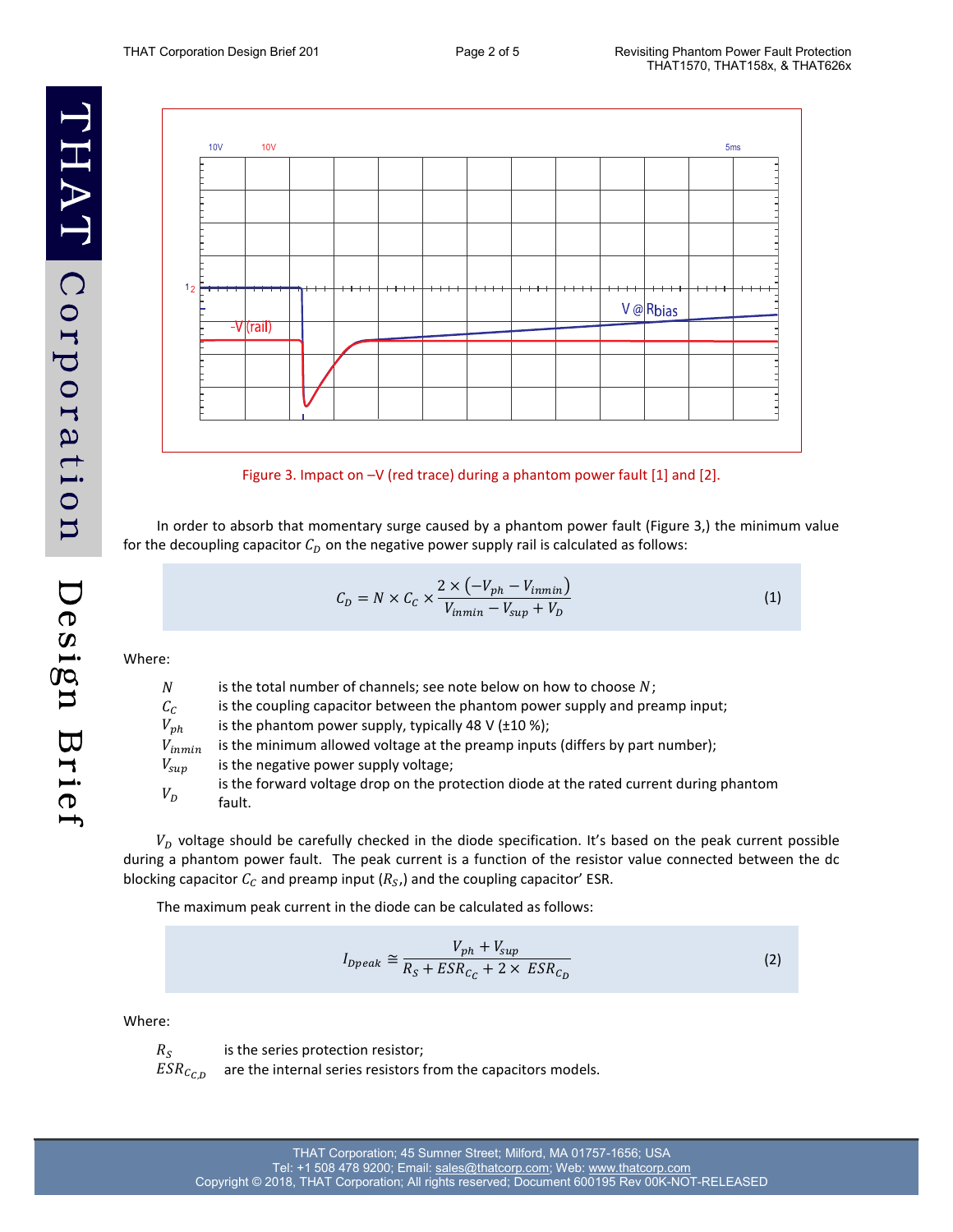The parameter  $V_{inmin}$  is the lowest allowable voltage that can be applied on the preamp inputs without causing it to fail:

| <b>Device</b>                  | $V_{inmin}$ |
|--------------------------------|-------------|
| <b>THAT1570 &amp; THAT1583</b> | $-31V$      |
| <b>THAT1580</b>                | $-21.5V$    |
| THAT626x                       | $-12.5$ V   |

Considering the component values shown on the respective data sheets [3] and  $ESR_{C_{C,D}}$  about 1  $\Omega$ , we can calculate for THAT1570/158x:

$$
I_{\text{Dpeak}} \cong \frac{48V + (-15V)}{10 + 1 + 2 \times 1} = 2.54 A \tag{3}
$$

And for THAT626x:

$$
I_{\text{Dpeak}} \cong \frac{48V + (-5V)}{20 + 1 + 2 \times 1} = 1.87A \tag{4}
$$

Looking up the forward voltage drop at 1.87 A and 2.54 A peaks in the Schottky diode datasheet [4], we find  $V_D \cong 0.65$  V (average, since there is a small variation.)

$$
C_{D_{THAT1580}} = 1 \times 47 \mu F \times \frac{2 \times [-48 - (-21.5)]}{-21.5 - (-15) + 0.65} = 47 \mu F \times 9.06 \approx 426 \mu F
$$
 (5)

$$
C_{D_{THAT1570/1583}} = 1 \times 47 \mu F \times \frac{2 \times [-48 - (-31)]}{-31 - (-15) + 0.65} = 47 \mu F \times 2.22 \approx 104 \mu F
$$
 (6)

$$
C_{D_{THAT626x}} = 1 \times 22 \,\mu\text{F} \times \frac{2 \times [-48 - (-12.5)]}{-12.5 - (-5) + 0.65} = 22 \,\mu\text{F} \times 10.36 \approx 228 \,\mu\text{F}
$$
 (7)

Note that when using ±18 V rails, the maximum allowable supply voltage for THAT1570/158x, the calculated values for the capacitors are  $C_{DTHAT1580} \cong 874 \mu F$  and  $C_{DTHAT1570/1583} \cong 129 \mu F$ .

The calculated value for  $C_D$  is the minimum value required for absorbing the phantom power fault and larger values will provide even more protection. Ideally,  $C<sub>D</sub>$  should be placed as close as possible to the diode bridge, but our experiments have shown that it can be at the device's power supply and/or split and distributed along the PCB, assuming the power traces/planes provide low impedance for the momentary fault surge.

A note about the number of channels,  $N$ : it's unlikely that all channels will get shorted with phantom power on at the same time. We believe that it's safe to assume that only one channel will be at fault at one time but it is up to the designer to decide the number of channels to be considered. One exception could be during production test if the manufacturer has a setup when all the channels are shorted to GND at the same time with phantom power on.

#### **Protecting with TVS**

Experiments have shown that TVS can effectively be used on protecting the circuit against phantom power faults [2]. A TVS has three specified voltages: a) the working voltage, or the maximum safe voltage to indefinitely operate, b) the break down voltage range, the voltage window in which the part will start to conduct, and finally c) the clamping voltage which is rated at the maximum current, typically a current which's very high and in 10-20 A range and outside our interest range.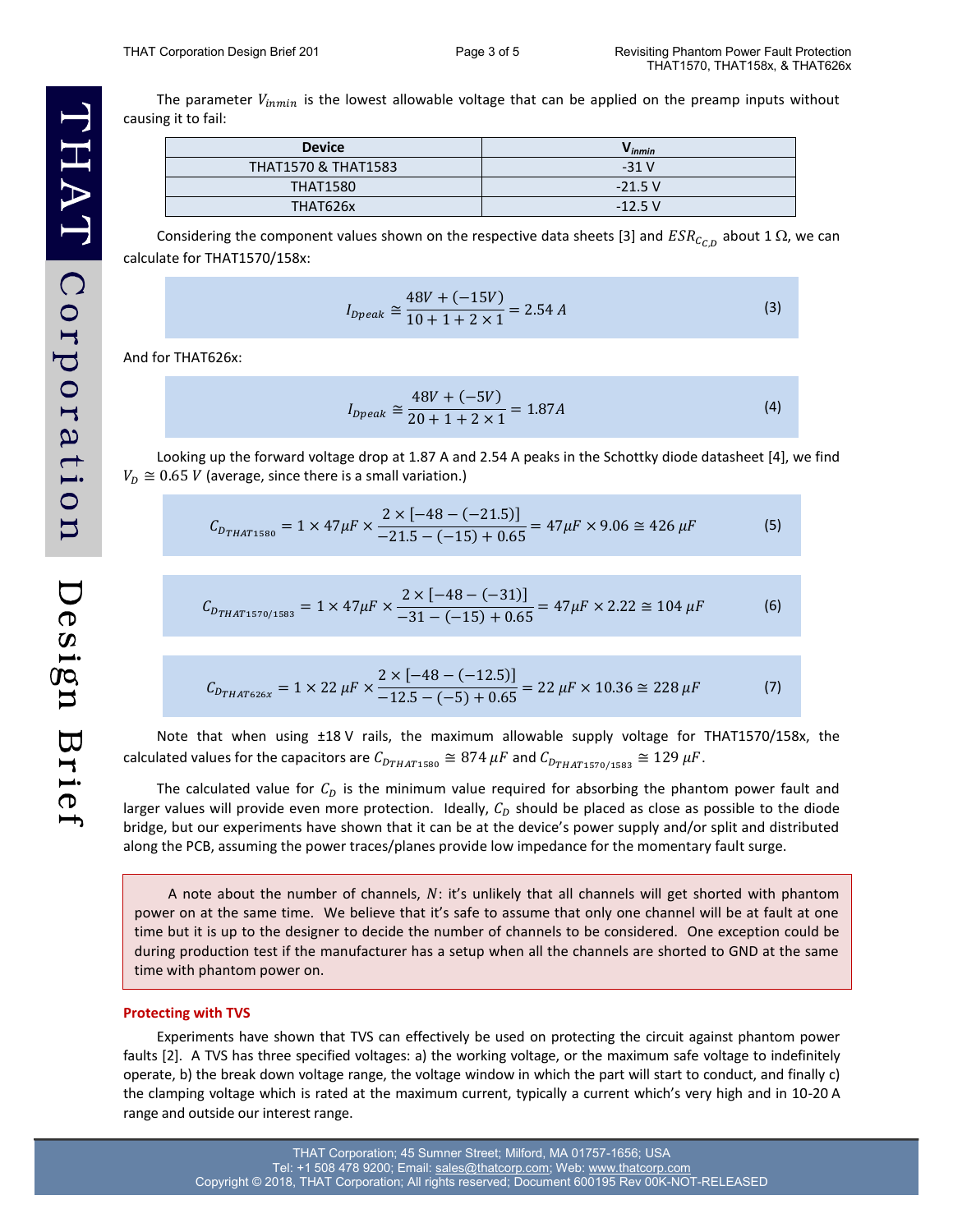There are two possible locations for a TVS: on the power supply, to clamp the power rail (Figure 4,) and on the input lines to clamp the input swing (Figure 5.) In the first case, during the phantom power fault, the current flows from the coupling capacitor, through the typical 10  $\Omega$  protection resistor, protection diode to negative power supply, TVS and ground. The voltage at the input pin is the TVS's breakdown minus a protection diode drop. For instance, if the TVS breakdown range is 19 V to 21 V, we can expect –20 V to –23 V at the input. Therefore, the power supply voltage, protection diode and TVS specifications have to combine for a successful implementation [5]. This can be a challenge when using high voltage power supplies.



Figure. 4. TVS on the negative rail [2].



Figure. 5. TVS on back-to-back configuration from the inputs to ground.

For the case of ±17 V supplies, the correct TVS is VTVS19ASMF which has working voltage of 18.7 V. However, the breakdown range is 20.9 V to 23.2 V. Adding the forward diode drop of the protection diode the input voltage will be lower than the -21.5 V minimum required (1580 only). The next TVS on the list has a working voltage of 16.9 V which would not work in this case.